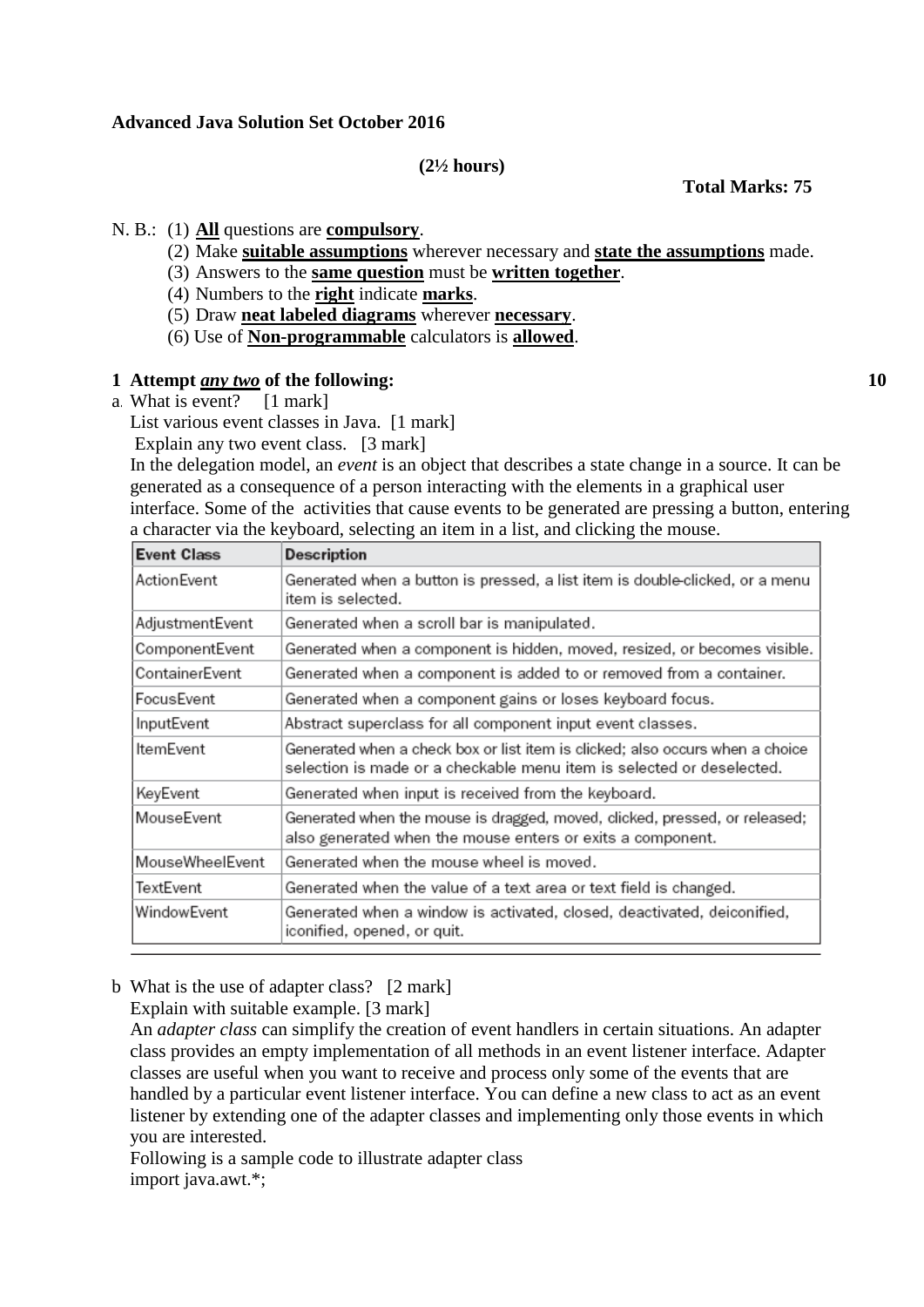```
import java.awt.event.*;
  import java.applet.*;
  /*<applet code="AdapterDemo" width=300 height=100>
  </applet>
  */
  public class AdapterDemo extends Applet {
  public void init() {
  addMouseListener(new MyMouseAdapter(this));
  addMouseMotionListener(new MyMouseMotionAdapter(this));
  }
  }
  class MyMouseAdapter extends MouseAdapter {
  AdapterDemo adapterDemo;
  public MyMouseAdapter(AdapterDemo adapterDemo) {
  this.adapterDemo = adapterDemo;
  }
  // Handle mouse clicked.
  public void mouseClicked(MouseEvent me) {
  adapterDemo.showStatus("Mouse clicked");
  }
  }
  class MyMouseMotionAdapter extends MouseMotionAdapter {
  AdapterDemo adapterDemo;
  public MyMouseMotionAdapter(AdapterDemo adapterDemo) {
  this.adapterDemo = adapterDemo;
  }
  // Handle mouse dragged.
  public void mouseDragged(MouseEvent me) {
  adapterDemo.showStatus("Mouse dragged");
  }
  }
c. List various layouts used in Java. [1 mark]
```

```
Explain any two with example. [4 mark]
```
- FlowLayout
- BorderLayout
- GridLayout
- CardLayout
- GridBagLayout

```
d. Write AWT based Java program that will read a number from user(textbox) and display its 
  factorial(label). [5 mark]
```

```
import java.awt.*;
```

```
import java.awt.event.*;
```

```
/*<applet code=FactEvent width=400 height=400></applet>*/
```
# **public class** FactEvent **extends** java.applet.**Applet implements ActionListener** {

# **TextField** t1

```
int fact=1,m;
```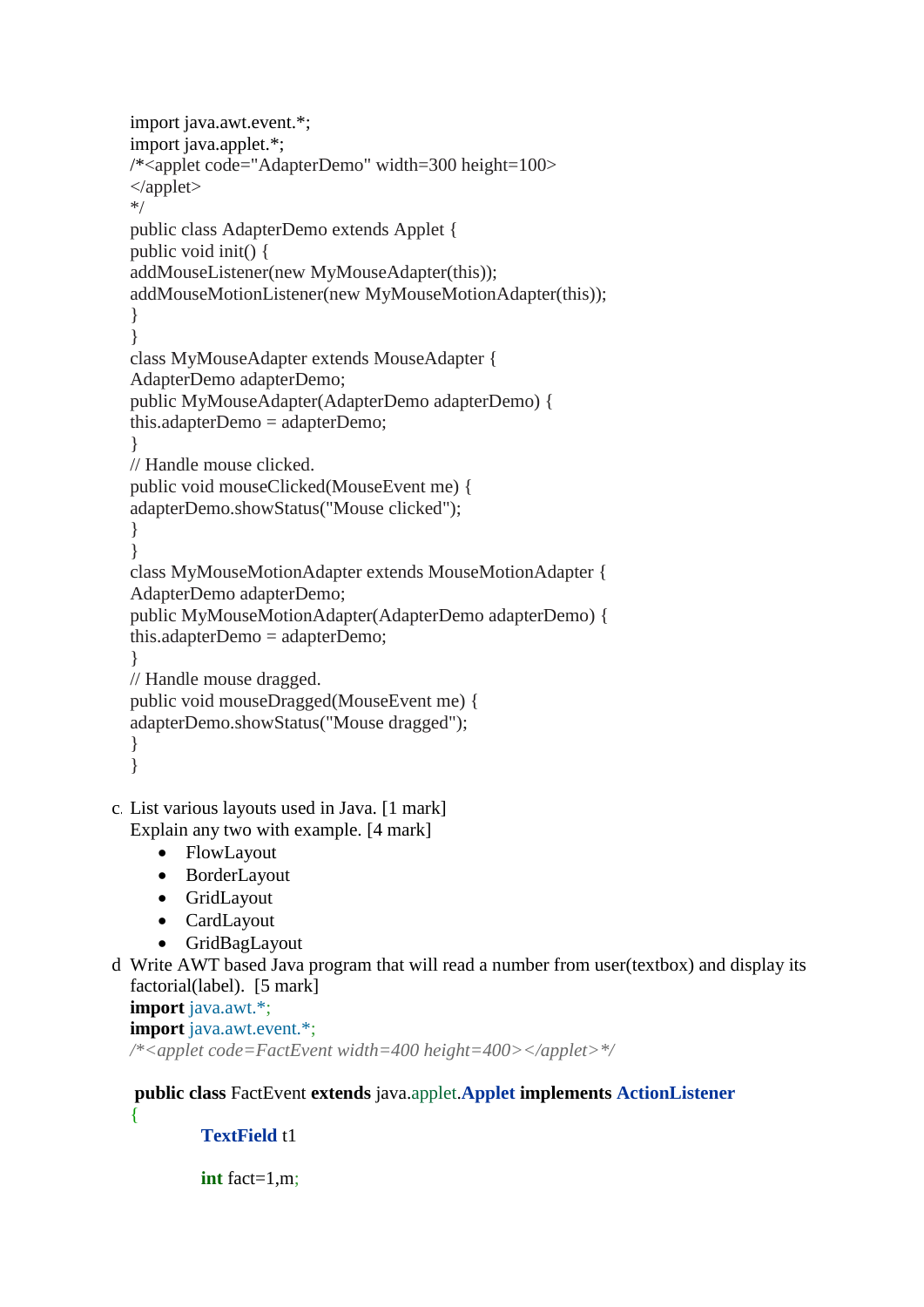```
Button b1,b2,b3;
String msg;
Label l1,lf;
FactEvent e;
public void init()
         { e=this;
         t1=new TextField(3);
         b1=new Button("FIND FACTORIAL");
         l1=new Label("ENTER THE NUMBER");
         lf=new Label("Factorial : ");
         add(11);add(t1);add(l2);
         add(lf);add(b1);b1.addActionListener(this);
}
public void actionPerformed(ActionEvent ae)
{
         String str=t1.getText();
         if(str! = ""){
         int num=Integer.parseInt(str);
         for(int i=num;i>0;i--){
                  fact=fact*i;
         }
         msg="" +fact;
         lf.setText(msg);
         fact=1;
         }
}
```
#### **2. Attempt** *any two* **of the following: 10**

}

a. Write a Java program using swing components to illustrate the use of JSplitPane. [5 mark]

b. What is purpose of JFileChooser? [1 mark]

Write down constructors and methods of the same. [4 mark]

JFileChooser provides a simple mechanism for the user to choose a file.

The following code pops up a file chooser for the user's home directory that sees only .jpg and .gif images:

JFileChooser chooser = new JFileChooser();

FileNameExtensionFilter filter = new FileNameExtensionFilter(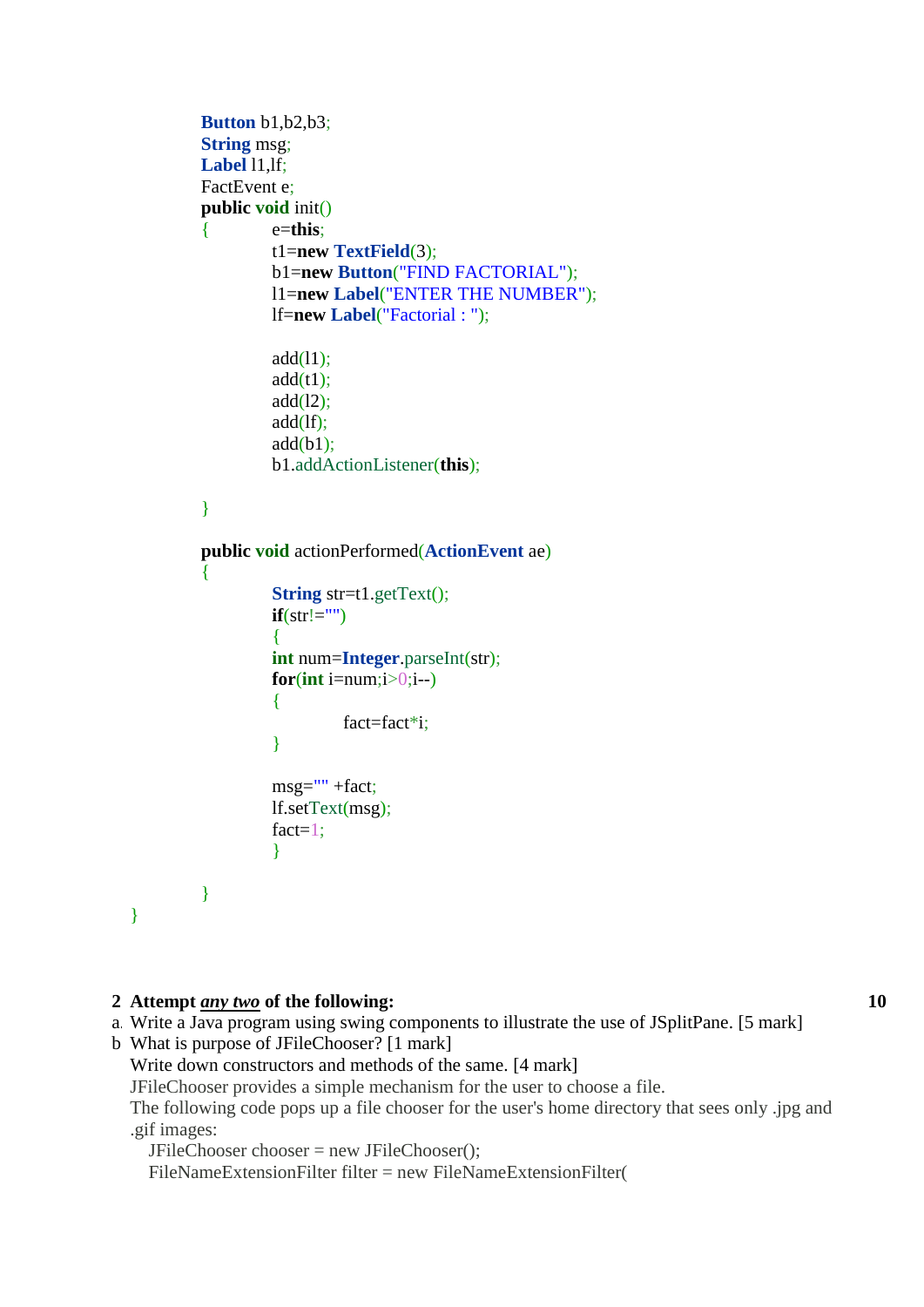```
 "JPG & GIF Images", "jpg", "gif");
  chooser.setFileFilter(filter);
 int returnVal = chooser.showOpenDialog(parent); if(returnVal == JFileChooser.APPROVE_OPTION) {
    System.out.println("You chose to open this file: " +
       chooser.getSelectedFile().getName());
  }
JFileChooser()
Constructs a JFileChooser pointing to the user's default directory.
JFileChooser(File currentDirectory)
Constructs a JFileChooser using the given File as the path.
JFileChooser(File currentDirectory, FileSystemView fsv)
Constructs a JFileChooser using the given current directory and FileSystemView.
```
**[JFileChooser](https://docs.oracle.com/javase/7/docs/api/javax/swing/JFileChooser.html#JFileChooser(javax.swing.filechooser.FileSystemView))**(**[FileSystemView](https://docs.oracle.com/javase/7/docs/api/javax/swing/filechooser/FileSystemView.html)** fsv)

Constructs a JFileChooser using the given FileSystemView.

**[JFileChooser](https://docs.oracle.com/javase/7/docs/api/javax/swing/JFileChooser.html#JFileChooser(java.lang.String))**(**[String](https://docs.oracle.com/javase/7/docs/api/java/lang/String.html)** currentDirectoryPath) Constructs a JFileChooser using the given path.

**[JFileChooser](https://docs.oracle.com/javase/7/docs/api/javax/swing/JFileChooser.html#JFileChooser(java.lang.String,%20javax.swing.filechooser.FileSystemView))**(**[String](https://docs.oracle.com/javase/7/docs/api/java/lang/String.html)** currentDirectoryPath, **[FileSystemView](https://docs.oracle.com/javase/7/docs/api/javax/swing/filechooser/FileSystemView.html)** fsv) Constructs a JFileChooser using the given current directory path and FileSystemView.

- c. How messagebx is displayed in Java? [3 mark] Give suitable example. [2 mark] Messagebox is displayed with the help of JoptionPane Class. JOptionPane.showMessageDialog (null, "Hello, this message is in a message type box.");
- d. Differentiate between JTextArea, JTextPasswordField and JTextField. [5 mark]

# **3. Attempt** *any two* **of the following: 10**

- a. Write the purpose of following methods of servlet interface [1 mark per each]
	- i. init : Used for initializing the Servlet parameters provided by the ServletConfig object. Is called only once when the Servlet is loaded first time. None of the Servlets method can be called unless the Servlet is initialized using init().
	- ii. destroy Is called only once immediately before the Servlet is unloaded. Is used to clear all retained resources (eg. Database connection, file handlers etc.)
	- iii. service : Is the heart of the Servlet. (Request-response model.) Is called to handle a single client request.
	- iv. getServletConfig : Provides the ServletConfig object for initializing the Servlet's paramete

v. getServletInfo : Provides the Servlet metadata (eg. Author, Servlet version copyright info etc.).

- It need to be overridden in Servlet to return the required information
- b. What are the merits and demerits of servlet? Exlain.
- c. With suitable diagram explain the life cycle of servlet.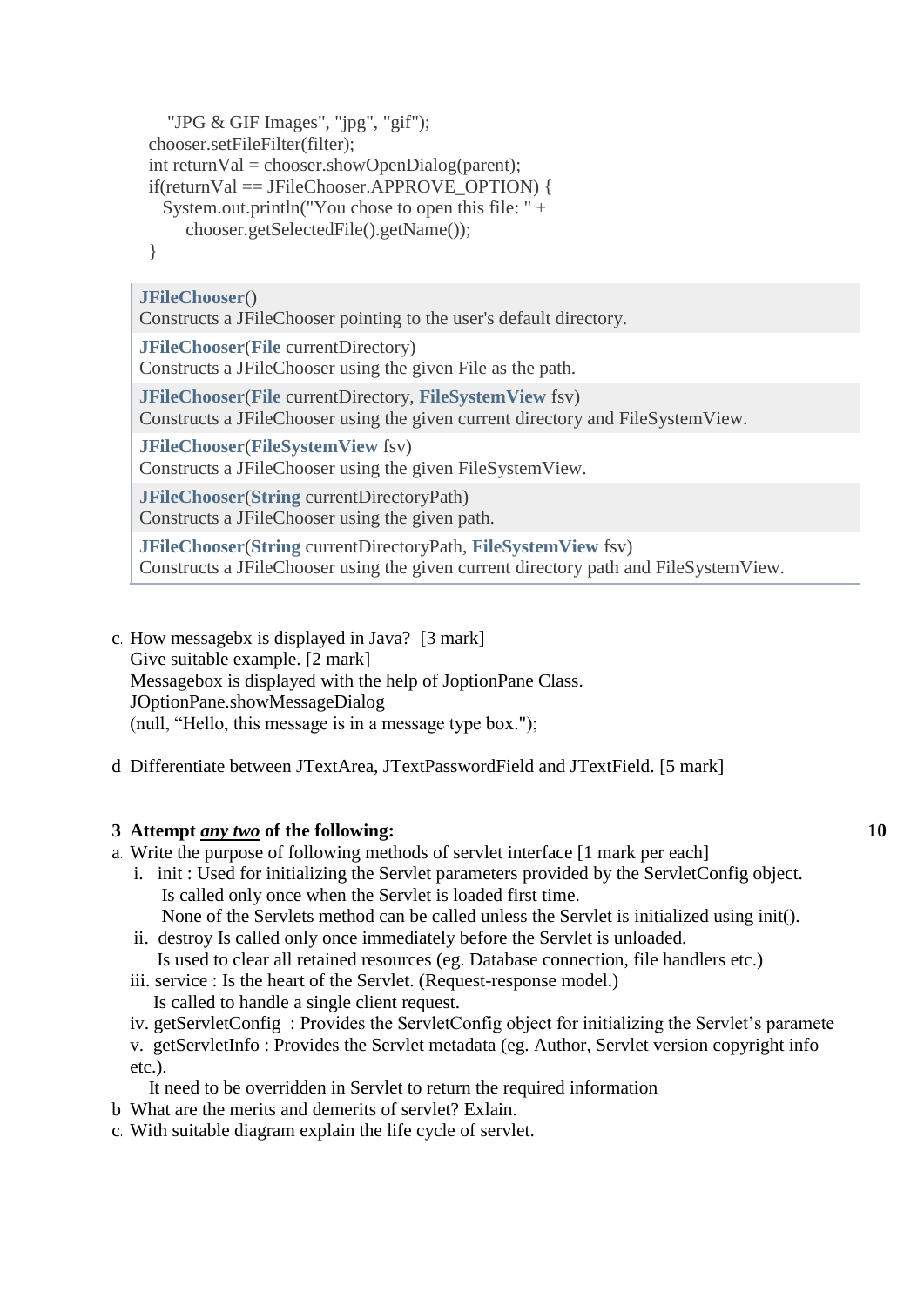

d. Write a servlet that will display whether the number entered by user is odd or even.

#### **4. Attempt** *any two* **of the following: 10**

a. List various classes used in JDBC. [1 mark]

Also write the purpose of each. [4 mark]

JDBC Classes, Intefaces and exceptions include

**Driver (Interface)** gives JDBC a launching point for database connectivity by responding to DriverManager connection requests and providing information about the implementation in question.

**DriverManager** keeps a list of all classes that implement the Driver Interface. Whaen an application is run, it loads all the drivers found in the memory. When opening a connection to a database it selects most appropriate driver from the previously loaded drivers.

**Connection (Interface)** represents a connection with a data source. This interface can be used to retrieve information regarding the tables in the database to which connection is opened.

**Statement (Interface)** represents static SQL statements that can be used to retrieve ResultSet object(s). Objective is to pass to the database the SQL command for execution and to retrieve output results from the database in the form of the ResultSet.

**ResultSet** is databse result set generated from a currently executed SQL statement. The data from the query is delivered in the form of a table. The rows of the table are returned to the program in sequence.

**RowSet** Rowset object extends ResultSet interface to add support for disconnected result set and thereby helps in retrieval of dat completely.

**PreparedStatement** PreparedStatement object is an SQL statement that is pre-compiled and stored. This object can then be executed multiple times much more efficiently than preparing and issuing the same statement each time it is needed.

**CallableStatement** CallableStatement represents a stored procedure. It can be used to execute stored procedure in a RDBMS that supports them.

**DataSource** DataSource object abstracts a data source. Can be used in place of DriverManager to eficiently obtain data source connection.

- b. How result of a query is processed in JDBC? [2 mark] Explain with suitable example. [3 mark]
- c. List [1 mark] and explain JSP directives. [4 mark] page inclued taglib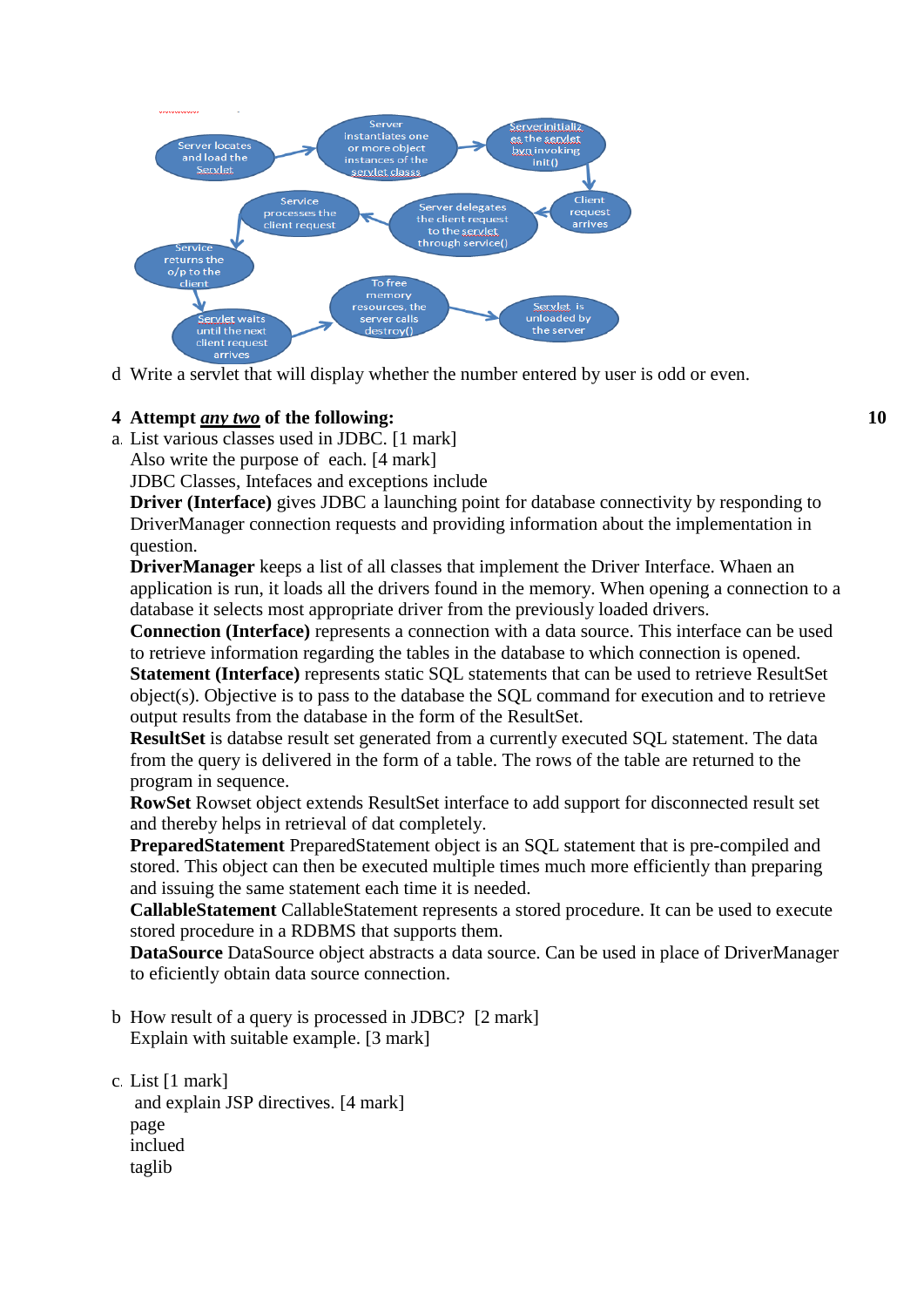#### d. Explain the include and forward action element of JSP.

jsp:include : Includes a file at the time the page is requested jsp:forward : Forwards the requester to a new page

# **5. Attempt** *any two* **of the following: 10**

#### a. List [1 mark]

and explain different types of Enterprise Beans? [4 mark] Session

A **session bean** encapsulates business logic that can be invoked programmatically by a client over local, remote, or web service client views. To access an application that is deployed on the server, the client invokes the session bean's methods. The session bean performs work for its client, shielding it from complexity by executing business tasks inside the server. A session bean is not persistent.

**Types of Session Beans**

Session beans are of three types: stateful, stateless, and singleton.

#### **Stateful Session Beans**

# **Stateless Session Beans**

# **Singleton Session Beans**

Message-driven

A **message-driven bean** is an enterprise bean that allows Java EE applications to process messages asynchronously.

This type of bean normally acts as a JMS message listener, which is similar to an event listener but receives JMS messages

instead of events. The messages can be sent by any Java EE component (an application client, another enterprise bean, or a

web component) or by a JMS application or system that does not use Java EE technology.

- b. Write the benefits of EJB.
- c. List[1 mark]

and explain the JSF lifecycle phases. [4 mark]

- Restore view phase
- Apply request values phase
- Process validations phase
- Update model values phase
- Invoke application phase
- Render response phase

# d. What is facelet? [1 mark]

Write the features of facelets [4 mark]

Facelets is a powerful but lightweight page declaration language that is used to build JavaServer Faces views using HTML

style templates and to build component trees.

Facelets features include the following:

- Use of XHTML for creating web pages
- Support for Facelets tag libraries in addition to JavaServer Faces and JSTL tag libraries
- Support for the Expression Language (EL)
- Templating for components and pages